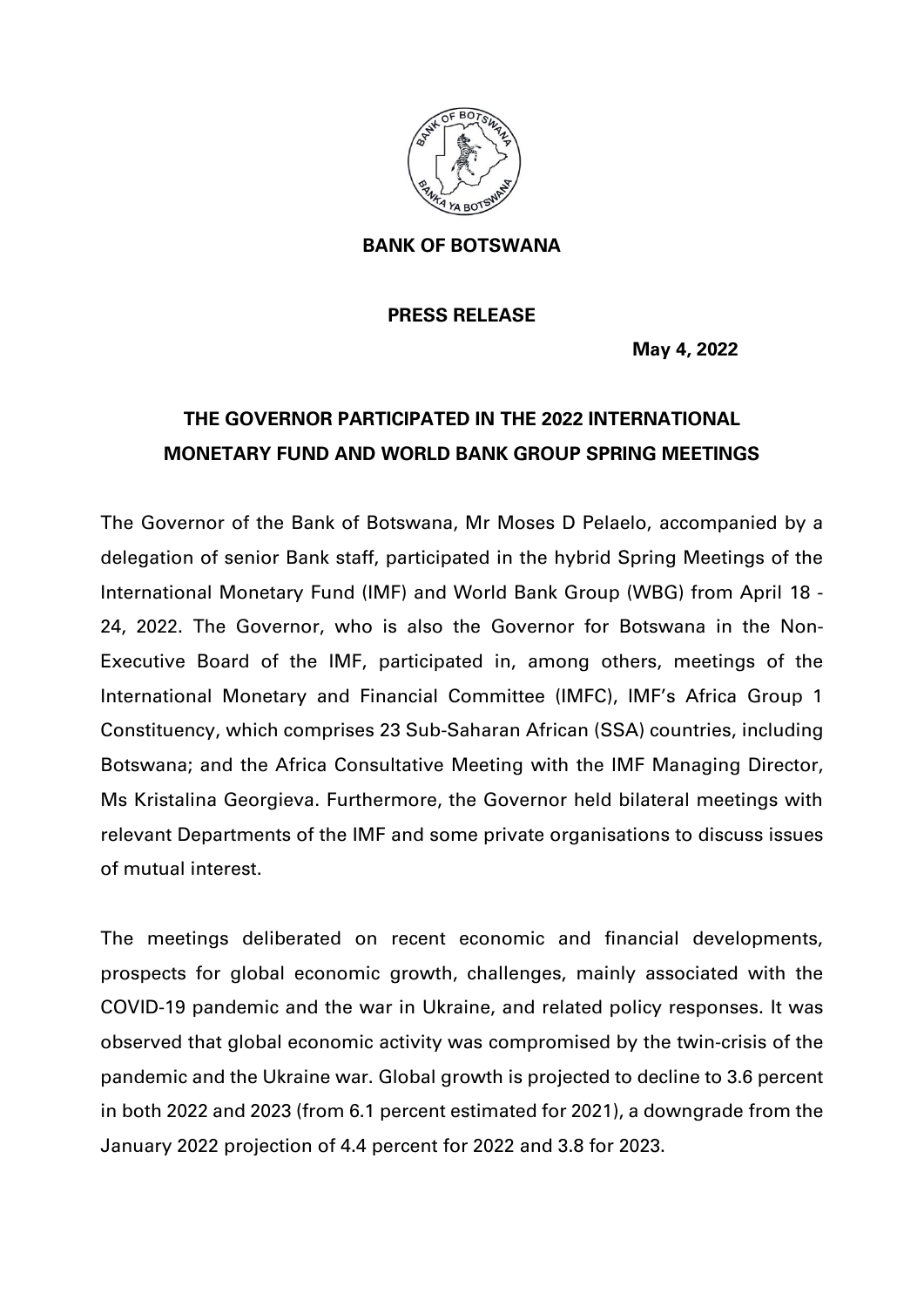In the main, it was observed that the war-induced commodity price increases and broadening price pressures have exacerbated the COVID-19-induced general price rises. The expectation is that inflation will rise in the short-term leading to tightening of monetary policy in many countries, and, hence, stifling global economic recovery. With China experiencing the COVID-19 resurgence and the associated lockdowns in Shanghai, and the uncertain duration of the war in Ukraine, global output growth prospects will remain subdued for some time. Moreover, unfavourable climate change effects are harming growth prospects, in some countries. It was recognised that strong policy support is needed from both monetary and fiscal authorities to ensure good global growth outcomes.

During the IMF's Africa Group 1 Constituency meeting, the IMF indicated that it was working on a COVID-19 toolkit that should assist economic growth prospects of SSA countries affected by the pandemic, with USD15 billion needed for 2022 and USD10 billion every year thereafter. Policy priorities were suggested as ranging from promotion of economic diversification; sustainable economic growth in an environment of macroeconomic stability; debt reduction and climate adaptation. The meeting also addressed the need to make the financial architecture work better and to restrain capital flight from emerging to developed economies.

The meetings underlined the vital importance of digital solutions in fostering broader financial inclusion. The discussions acknowledged that COVID-19 pandemic induced acceleration of digital solutions, largely driven by the private sector. Digitally enabled firms were found to have experienced lower decline in sales during the pandemic, compared to digitally constrained firms, suggesting that digitalisation acted as a hedge against losses during the pandemic. It was emphasised that there was need to maintain the momentum, going forward. Governments were encouraged to put in place fiscal policy measures aimed at addressing the digital divide among communities to reduce divergence of opportunities and incomes. Impediments to digital inclusion in Africa were largely highlighted as low digital literacy; lack of related infrastructure and devices, especially in rural areas; and high cost of broadband. Overall, the IMF indicated its

2